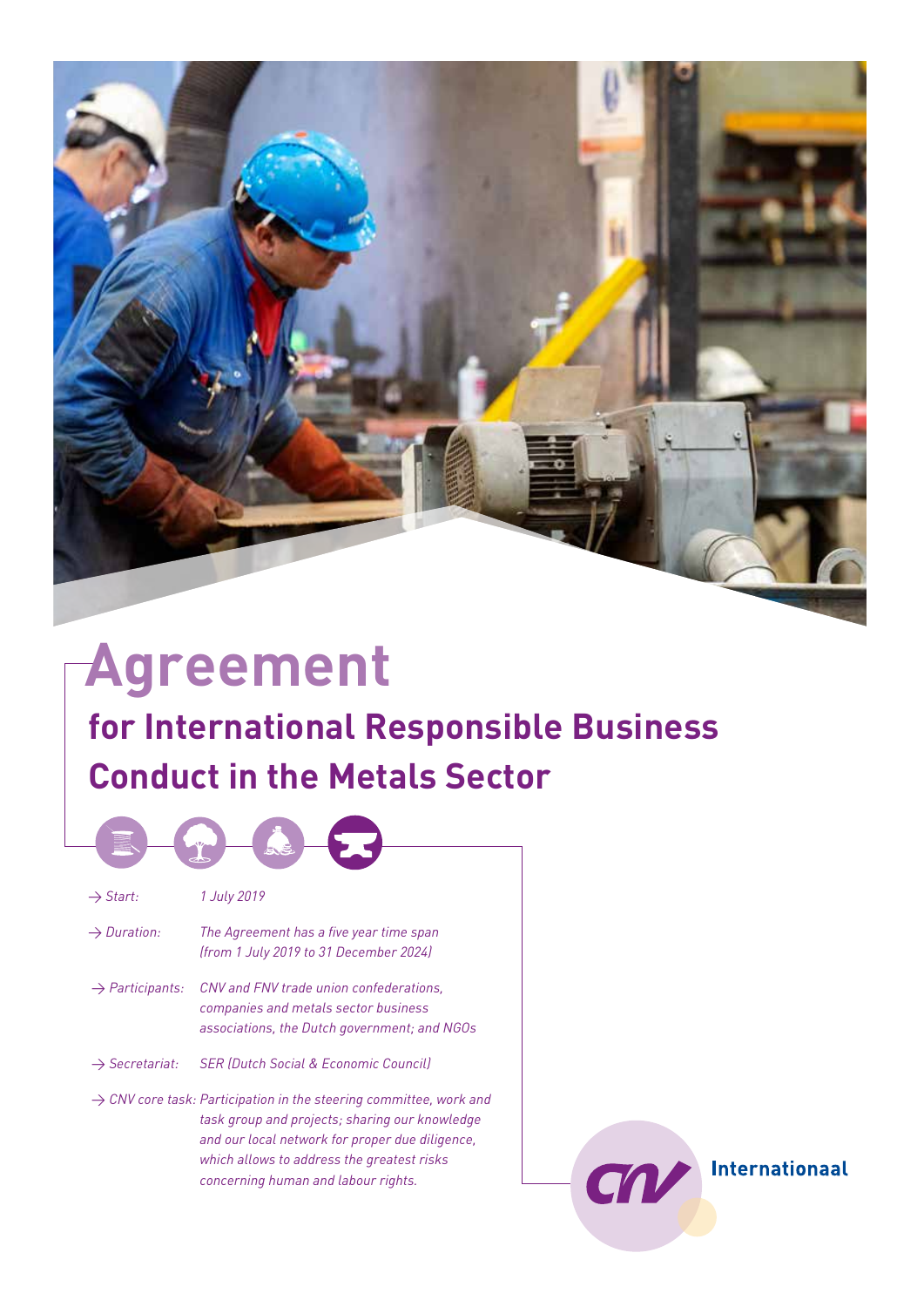## WHY STRIKE AN IRBC AGREEMENT FOR THE METALS SECTOR?

The demand for metals is increasing worldwide and the steel sector is the backbone for the production of a panoply of goods and technologies. Dutch metal companies are largely dependent on the import of raw materials for their production.

The RBC risk analysis commissioned by the Dutch government from KPMG in 2014 showed that the metals sector – in particular the mining, trading and processing raw materials – presents an increased risk profile.The sector is at risk of violating human rights and fundamental labour rights, environmental and biodiversity standards, and it has a detrimental impact on local communities. The international supply chains of many raw materials are complex and highly intricate. The traceability of materials is limited, their origin is not always transparent; this is also because the Dutch metals sector often works with recycled metals. On 23 May 2019, CNV and other trade unions, companies and associations, the Dutch government and civil society organisations signed an Agreement titled 'Delivering Responsible Metals Supply Chains Together'.

In this Agreement, the parties involved work together, in a solutionoriented way, to jointly reduce and prevent potential environmental and human rights risks and violations throughout the entire production and supply chain. In the metal recycling sector as well, companies want to identify areas for improvement.

This Agreement is the tenth agreement in the field of International Responsible Business Conduct (IRBC, also referred to as (International) Corporate Social Responsibility or CSR). It was created under the guidance of the SER, in which representatives of trade unions, employers and the Dutch government work together. CNV has signed the Agreement, and is therefore a party to it.

*'The metals sector joins forces to counteract risks to people and the environment in winning and producing materials for the metals sector. With this Agreement, we make our contribution to International Responsible Business Conduct (IRBC).''*

*Arend van Wijngaarden, Chairman CNV trade union confederation and CNV Internationaal*

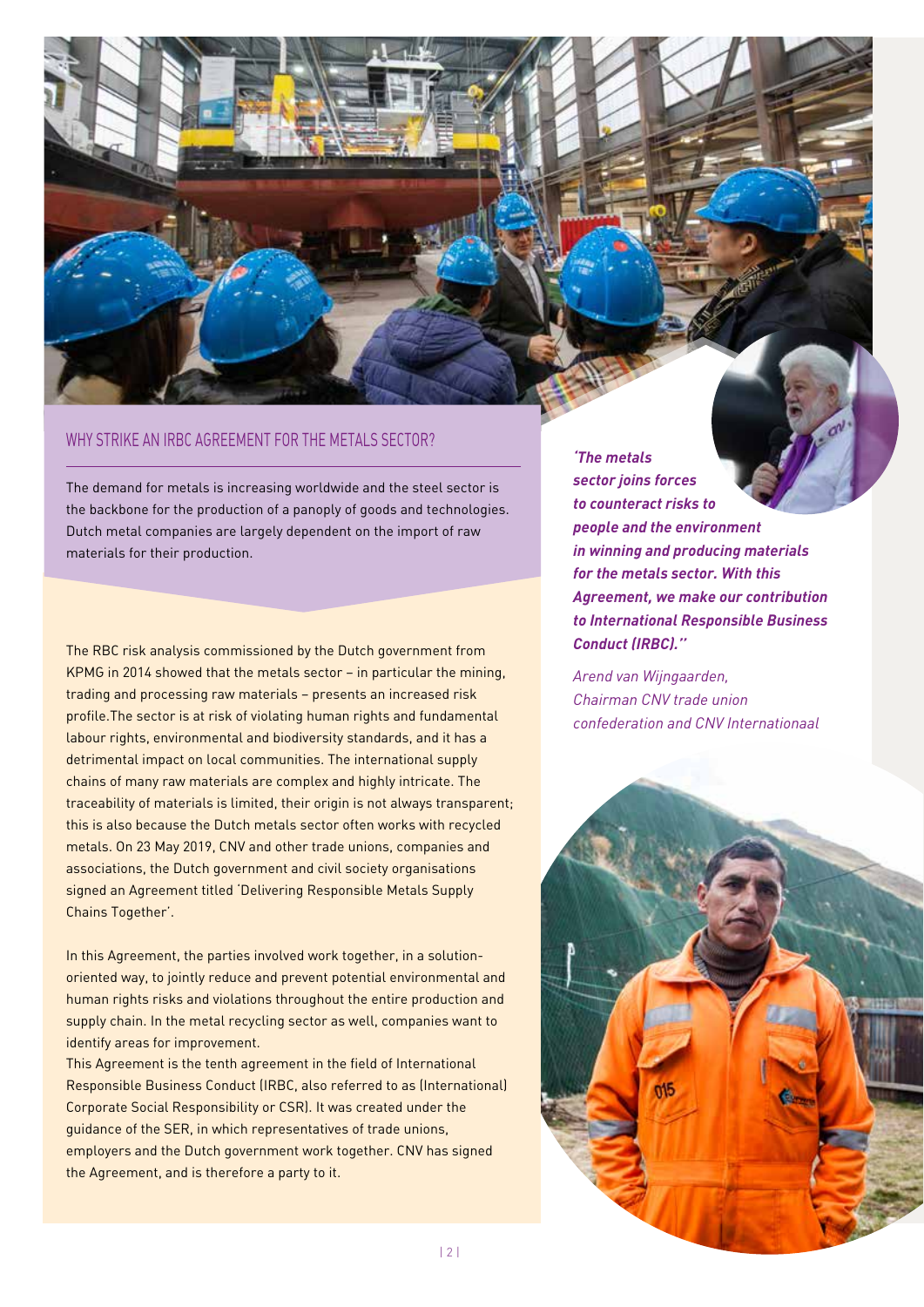## WHAT IS THE PURPOSE OF THE AGREEMENT FOR THE PARTICIPATING PARTIES?

With this Agreement, the CNV and FNV trade unions, metals sector companies and associations, civil society organisations and the Dutch government join forces to strengthen the international value chain in the metals sector worldwide and to reduce and prevent potential environmental and human rights risks.

The signatory parties have committed themselves to taking individual measures aimed at enhancing people's quality of life and improving environmental conditions throughout value chains in the metals sector.Through their cooperation, the participating parties take an important step towards making the metal chain more sustainable.

The Agreement explicitly targets all metals and the entire international metal chain, including metal processing companies and end users. The signatories to the Agreement are mainly major companies that are suppliers to the SMEs in the Netherlands. They supply basic metals and semi-finished products for further processing to other industries, such as the automotive, construction, chemicals, aerospace and electronics industries. It is pre-eminently a chain that operates on a truly international scale. The recycling of metals is also part of this chain.

In addition to the domestic approach, through the involvement of the Dutch Metallurgical Industry Association (VNMI), the trade association of Dutch producers of raw metals, metal alloys and semi-finished products, this sector Agreement is also internationally anchored, thanks to the involvement of the European trade association, Eurometaux.

With the Agreement, the metals sector is preparing itself for the European regulation on conflict minerals that will enter into force in 2021. That regulation requires large importers to carry out thorough investigations into the origin of their raw materials. In addition, society expects businesses to take responsibility for all aspects of their production chain. Furthermore, the Dutch government and companies are obliged to comply with the international guidelines of the United Nations on human rights and business (the UN Guiding Principles or UNGPs) and with the OECD guideline for multinational companies. Compliance with all these international frameworks also contributes towards achieving the UN's Sustainable Development Goals (SDGs).

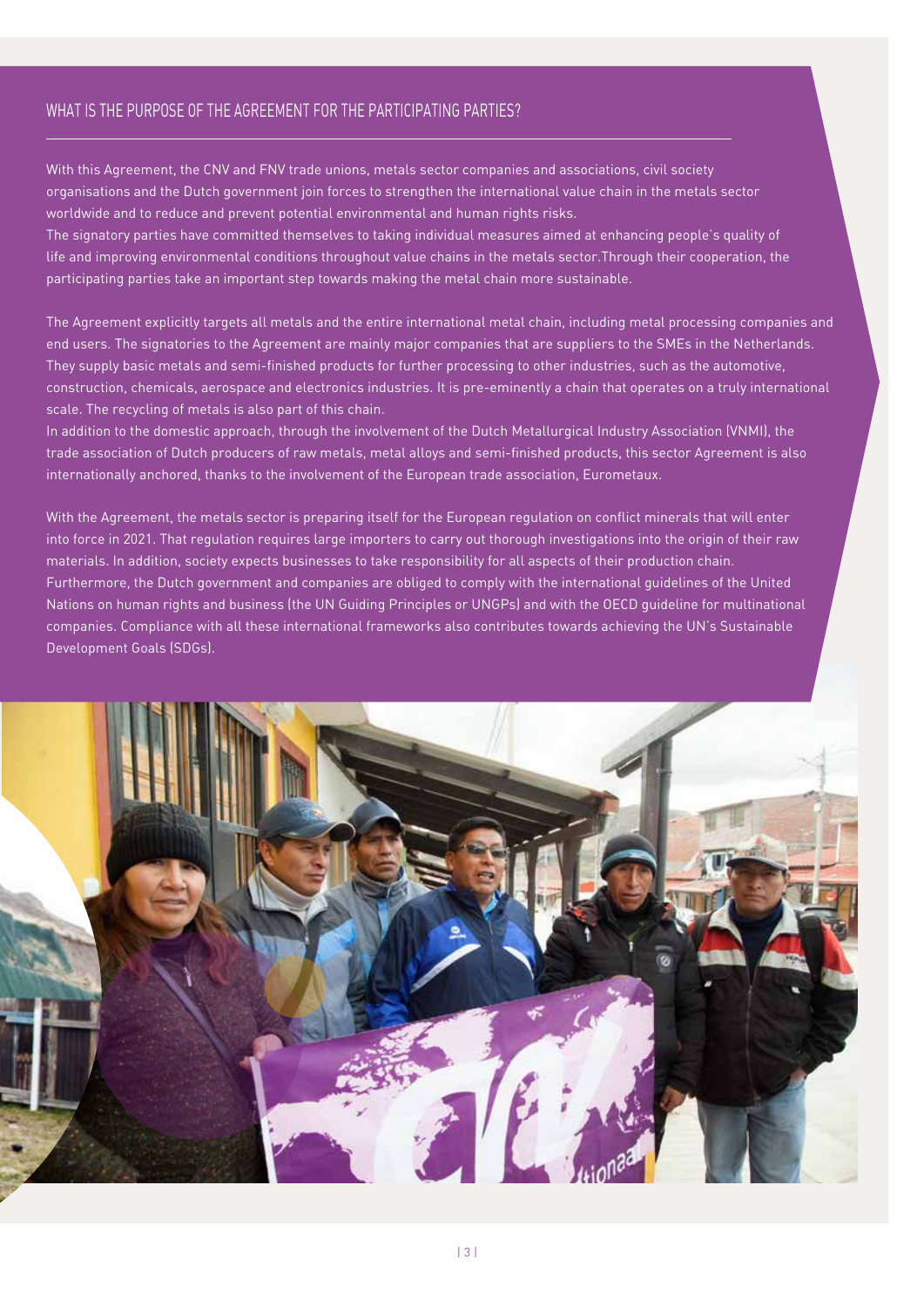

# WHICH PARTIES PARTICIPATE IN THIS AGREEMENT?

**C**

**A**

**G**

In addition to metals sector companies and business associations, two Dutch government ministries, two trade unions, three civil society organisations and other supporting organisations have signed this Agreement:

**T**

**N**

**Companies:** The Agreement involves seven participating companies in the metals sector, namely: Century Aluminum Vlissingen (Flushings), Climax Molybdenum, E-MAX Aluminium Profiles, Hunter Douglas Europe, Tata Steel Netherlands, Uzimet. and Wupperman Staal Netherlands.

**The associations** VNMI and Eurometaux represent their members and mainly have a facilitating and stimulating role.

**Government:** Ministry of Foreign Affairs, Ministry of Economic Affairs and Climate support the parties to this Agreement on the European and the international level (OECD, ILO, UN) for the sake of creating a level playing field.

**Trade unions**: the Christian National Trade Union Confederation (CNV) and the Confederation of the Trade Union Movement (FNV).

**The NGOs** are: Global March against Child Labour, IUCN NL en UNICEF Netherlands. The trade unions and NGOs contribute by sharing available expertise, for example through contacts with local stakeholders, partner organisations and governments and by helping to develop civil society in developing countries.

The Agreement has also been signed by a number of supporting organisations: Bettercoal, FME, International Zinc Association, International Tin Association, Metal Recycling Federation and Terre des Hommes.

## HOW IS THE AGREEMENT IMPLEMENTED?

- • To support the implementation of this Agreement, a General Meeting (GM), a Steering Committee, an independent secretariat, an independent chairperson and three working groups have been established.
- The GM consists of all parties participating in the Agreement. Together, they have the ultimate decision-making voice on all measures needed to implement the Agreement. The GM may delegate or mandate tasks to the steering committee. Supporting parties to this Agreement may be invited by the GM to participate in discussions, but have no decision-making voice.
- • The Steering Committee consists of four sections, namely the companies and business associations (two seats), the government (one seat), the trade unions (one seat) and the NGOs (one seat). The steering committee manages the Agreement within the framework determined by the GM. The steering committee is responsible for the preparation of annual plans and budgets and it formulates frameworks for the working groups.
- The Agreement is facilitated by SER, the Dutch Social and Economic Council. The parties jointly appoint independent chairs for the GM and the Steering Committee.
- Three working groups, plus an ad hoc Working Group with its own annual plan: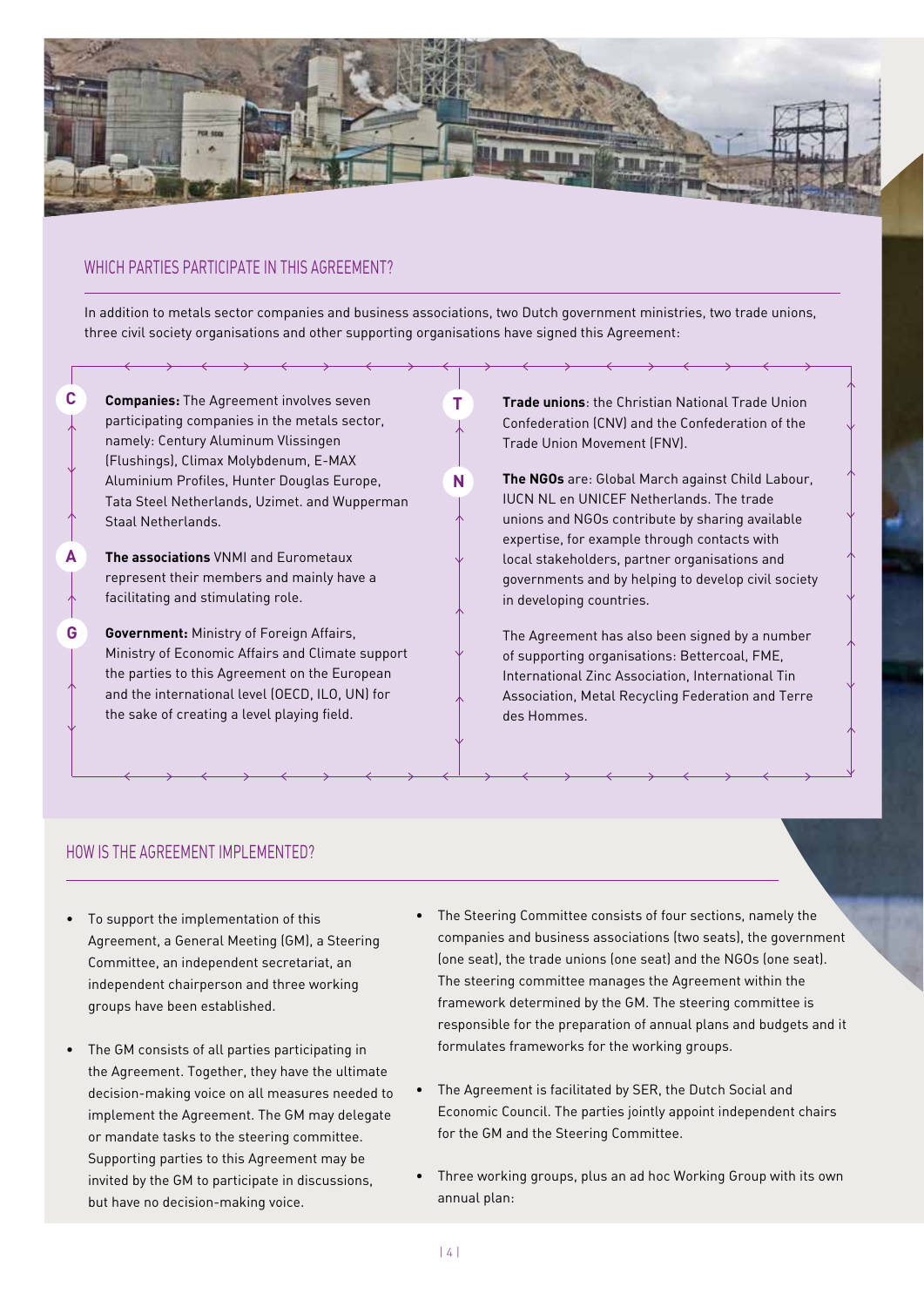#### The Working Groups:

1. The Due Diligence Working Group is responsible for developing instruments, analysing actions and reports, and complying with international procedures and guidelines.

For a significant number of companies, this is their first encounter with due diligence efforts. Therefore, knowledge development and the exchange of information and experiences are extremely important in this phase. The civil society organisations support the companies by cooperating in the development of due diligence tools and templates, and by introducing knowledge and reports on risks to bolster due diligence activities and better coordinate with recognised international due diligence procedures and guidelines. For example, the CNV trade union shares knowledge in the area of workers' rights, and helps companies in building capacity and integrating the OECD guidelines into the practices of the metals sector. The civil society organisations also monitor and assess the action plans for due diligence.

2. The Working Group on Sustainable Value Chains for Secondary Materials defines (and implements) actions to improve transparency and sustainability in value chains for reused and secondary materials. This working group approaches metal processors, traders and collectors of secondary metals to make them join the Agreement. The Working Group is also looking for opportunities to initiate collective projects and to monitor and tackle risks for human rights, labour rights and the environment within the value chain of recycled metals.

3. The Working Group on Collective Actions and (Inter)national Upscaling determines actions to increase the collective leverage of the group, and to initiate, implement and support joint actions. This working group works closely with the ad hoc Working Group on Communication.

The ad hoc Working Group on Communication initiates actions related to internal and external communication regarding the Agreement and its outcomes. The parties involved aim to increase the impact of the Agreement by raising awareness about it through their own channels, and to motivate more parties to join the Agreement. The General Meeting and jointly organised kick-off meetings are crucial GM moments in this regard.

The Agreement has a duration of five years and is not legally enforceable. No later than six months before the end date of the Agreement, the parties will consult with each other to determine whether the Agreement will be continued.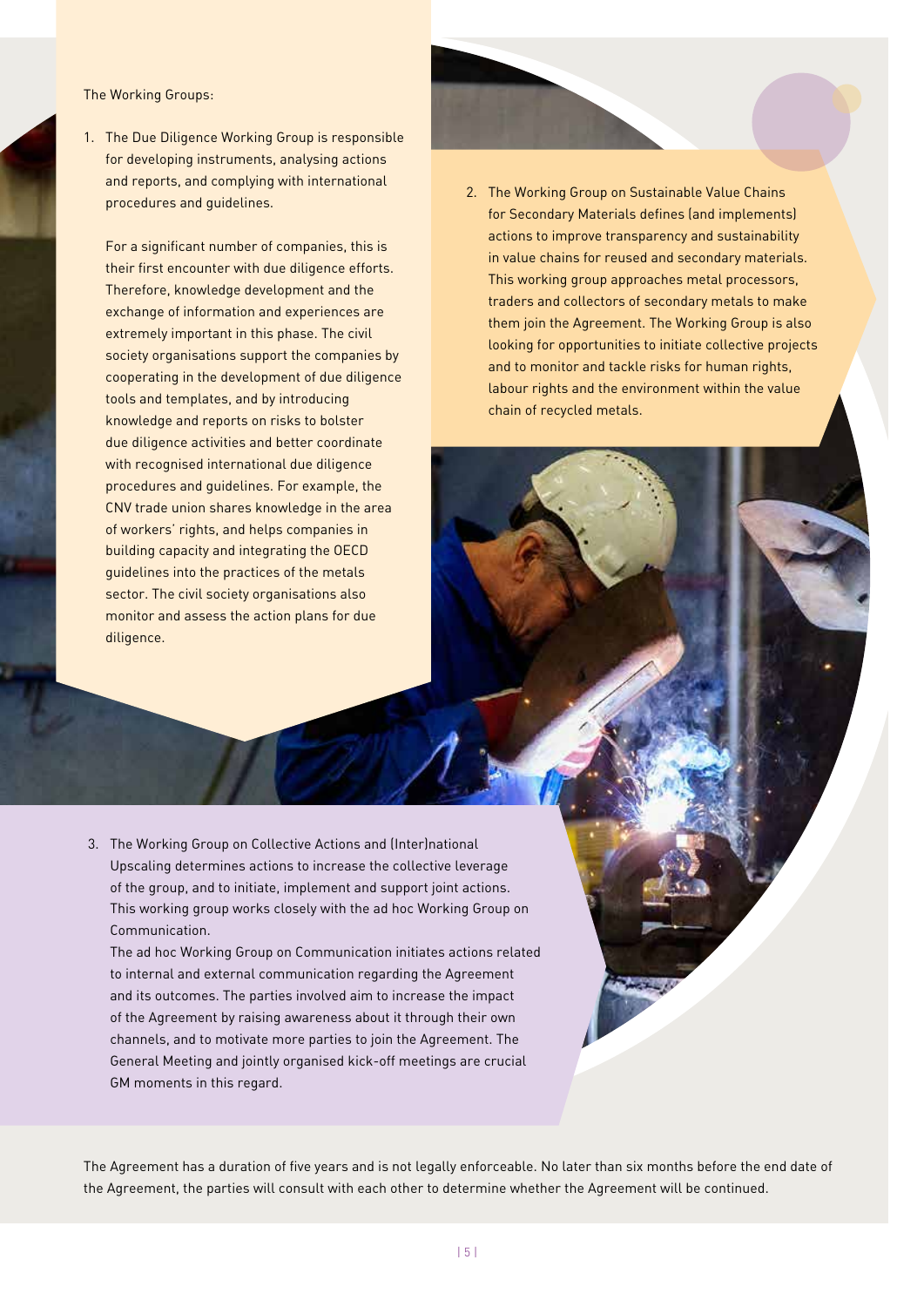Companies in the metals sector make an effort for International Responsible Business Conduct (IRBC/ CSR) and sustainable chain management. Under international conventions, Dutch companies carry the responsibility to reduce and prevent environmental and human rights risks. The OECD guidelines for responsible business conduct and for sustainable value chains for minerals, for example, require companies to assess the extent to which they are involved in human rights and environmental abuses. This assessment is called 'due diligence', and is also referred to as 'CSR / IRBC risk management'.

The focus is not on risks for the company, but on the potential and actual risks of a negative impact on other stakeholders, such as employees and local communities. See our fact sheet labelled 'IRBC agreements', which on page 5 explains due diligence in more detail.

In order to identify, assess, prevent and counteract these types of risks in the value chain, the companies involved in this Agreement perform due diligence investigations. For this purpose, they work together using tools developed jointly with the other parties and sharing information. All of this gives companies insight into areas of concern in which they themselves have an impact. Companies will also set up a complaints mechanism. Violations can be reported via the parties.

In order to support individual businesses in this process, participating parties provide their members with information about the relevant international guidelines.

The trade unions and civil society organisations support due diligence research by:

- • providing quick scans of the risks of impact on vulnerable groups;
- raising awareness of the actual and potential impact of a company's actions on human rights and on (protection of) the environment;
- • giving advice on how to incorporate the rights of vulnerable groups into a company's policies and processes;
- • providing insight, for each country, into laws and regulations on human rights and environmental protection and into context-specific opportunities;
- • organising consultations with local stakeholders;
- • encouraging companies to involve internal stakeholders in due diligence efforts; and
- • offering support and expertise to companies to perform due diligence investigations and avoid major IRBC risks, with a focus on structural improvements.

The government takes action to deal with structural challenges (which come to light during the due diligence procedure), through its own policy instruments and in cooperation with other governments.

The parties commit themselves to sharing (via the secretariat) all relevant information resulting from individual and collective due diligence activities. In this way, the risks of violating rights or degrading the environment are better understood in order to better establish priorities and follow-up actions.

## DUE DILIGENCE FOR THE SECONDARY MATERIALS CHAIN

The parties recognise that the {diligence due} for so-called secondary materials is different from that for primary materials. Companies that supply or use secondary materials work together to achieve socially responsible businesses conduct in this value chain as well. They do this by carrying out due diligence investigations in this value chain, and by setting up a joint working group that develops custom solutions that fit in with this chain.

The government will encourage the use of recycled materials to promote a so-called circular economy. A circular economy is an economic and industrial system in which no finite resources are depleted and in which residual materials are fully re-used in the system.

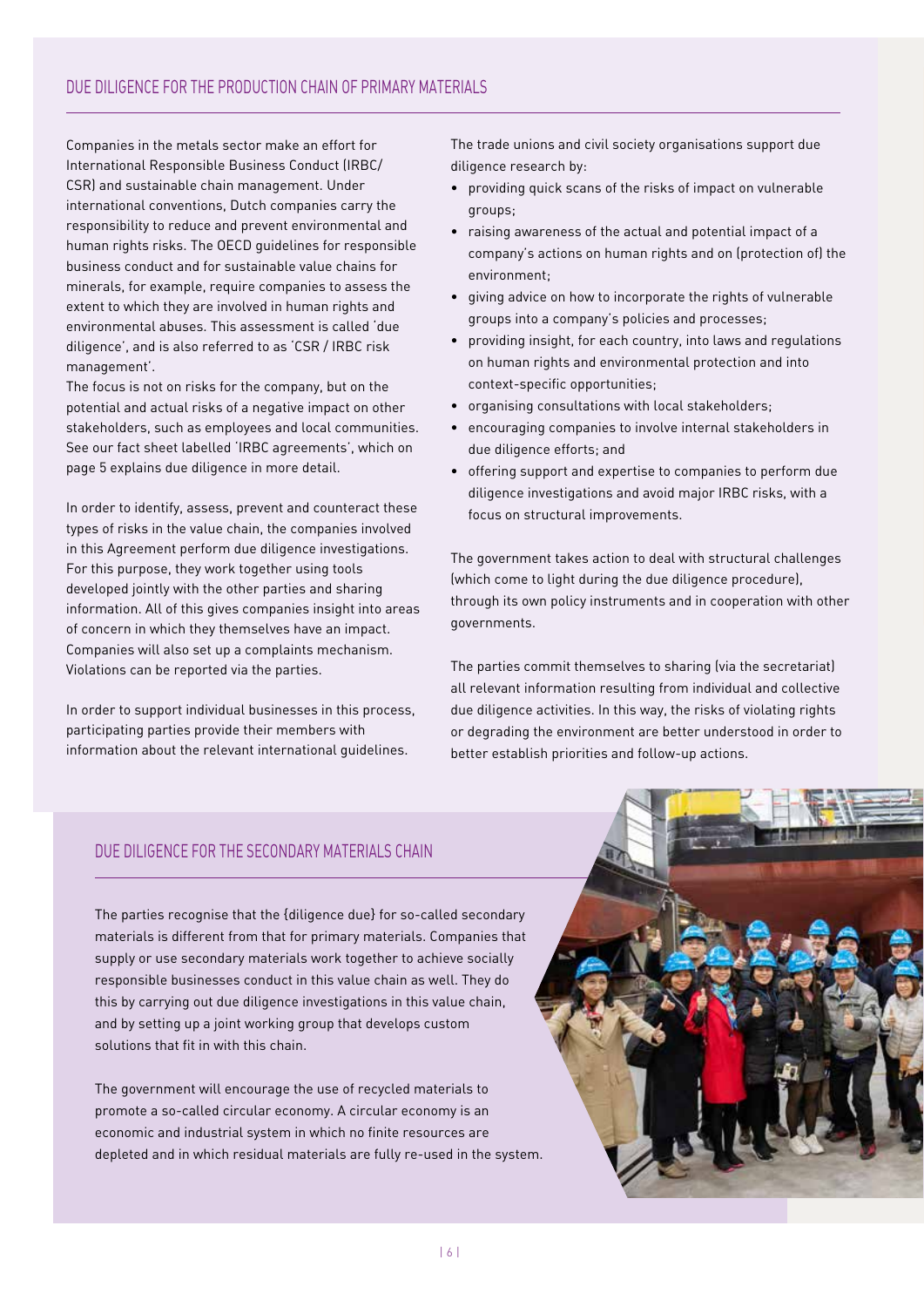The CNV trade union confederation, CNV Internationaal and local partners all play a critical and constructive role in the Agreement. In concrete terms, it has been agreed that CNV and CNV Internationaal:

- • will share specific knowledge and information on labour rights, including freedom of association, collective bargaining and living wages, in local contexts where abuses may occur;
- • will, with the help of information from local partners worldwide and from the international departments of trade unions, actively identify abuses and share them with other parties, allowing trade unions to make an important contribution to the efforts of companies to identify (potential) abuses in the field of labour rights and prevent or remedy them;
- • will, on the basis of its knowledge and network, provide specific support to the work in the Steering Committee and the working groups. In this respect, CNV Internationaal will involve local partners and leverage its experience gained during earlier monitoring and evaluation efforts, for example by contributing to the definition of a realistic Theory of Change and by monitoring whether the Agreement's goals are being achieved and whether the signatory parties are actually working as efficiently as possible;
- will provide (informal) mediation on sensitive or complex issues,
- will carry out activities to increase the joint impact of the participants on businesses;
- will contribute substantively to communication materials, and make a wider audience and a larger number of companies aware of the value of the Agreement.



### MONITORING AND EVALUATING THE AGREEMENT

The parties shall apply SMART-formulated standards for the evaluation of the Agreement's progress. The parties will perform monitoring in three ways:

- • monitoring of due diligence efforts made by individual companies to determine where an individual company is at, on the basis of the assessments, the heat map and individual due diligence action plans;
- • monitoring collective actions in order to keep an eye on the joint progress of all parties in achieving the goals of the Agreement;
- • monitoring processes to keep track of the cooperation between the parties and the supporting organisations.

Monitoring and evaluation will be carried out jointly by the Parties, with annual reports and regular discussions on the cooperation in the Steering Committee and the General Meeting. Parties will also provide information for sharing (companyto-company) lessons learned and challenges regarding due diligence. The first joint progress report on individual and collective contributions to the goals of the Agreement will be published within 24 months after the start.

After two and a half years, the General Meeting will decide whether a comprehensive evaluation of the progress and impact is necessary. At the end of the five-year period, it should be clear whether specific improvements have been achieved in the rights of workers (formal and informal), women, children and local communities, and in environmental legislation and environmental performance standards.